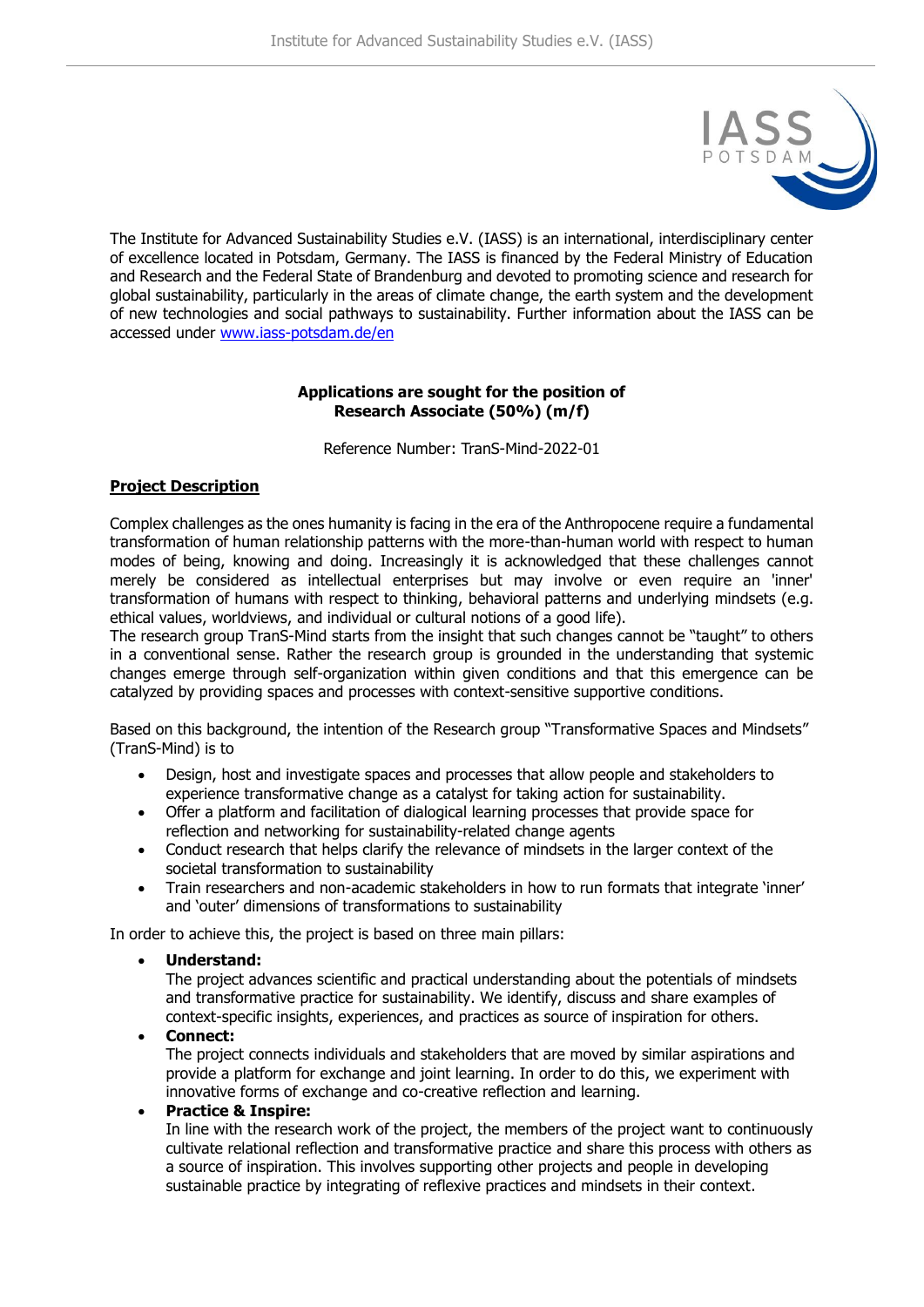

We are currently looking for **a Research Associate (50%)** to complete our team.

You are matching our team if you are motivated to explore modes of relational change in an academic setting oriented towards socio-ecological transformation.

## **Tasks**

The successful applicant will be responsible for the following key tasks:

- (Co-)Designing, coordinating a facilitating a transdisciplinary community of transformative research practice a) within the IASS Potsdam, b) across the Helmholtz Research Association and c) external partners and peers of the project
	- o Organizing and (co-)hosting reflective and interactive learning processes
	- o Regular communication with key stakeholders from the network
- Coordinating communication and interactions with cooperation partners of the research group, particularly the HNE Eberswalde, Lund University and Federal Environmental Organizations such as UBA or BfN
- Cooperating with researchers from inside and outside IASS) who observe and evaluate the processes designed and hosted by the TranS-Mind research group
- Contributing to academic publications about transformative spaces and processes such as the ones designed and hosted by the successful applicant
- Further development and curation of the project's website and online database;

### **Qualification**

- The candidate has completed an M.A. in a relevant scientific field of studies (sustainability sciences, environmental studies, (social) psychology etc.)
- The candidate is trained and experienced in group facilitation techniques such as The Art of Hosting, Theory U, psycho-dynamic group supervision, Design Thinking or alike
- The candidate has practical experiences in hosting transformative spaces, i.e. reflexive and dialogical group formats both physically and online.
- The candidate has experience in working in or with organizations outside academia
- Experience in online communication and website management;
- Proven effectiveness as a team worker;
- Preferably fluent in both English and German.
- Other relevant assets include:
	- $\circ$  Knowledge of and contact to potentially relevant case studies and stakeholder networks (in Germany and/or other countries);
	- $\circ$  Familiarity with contemplative practices;
- Minimum previous work experience: 1-3 years